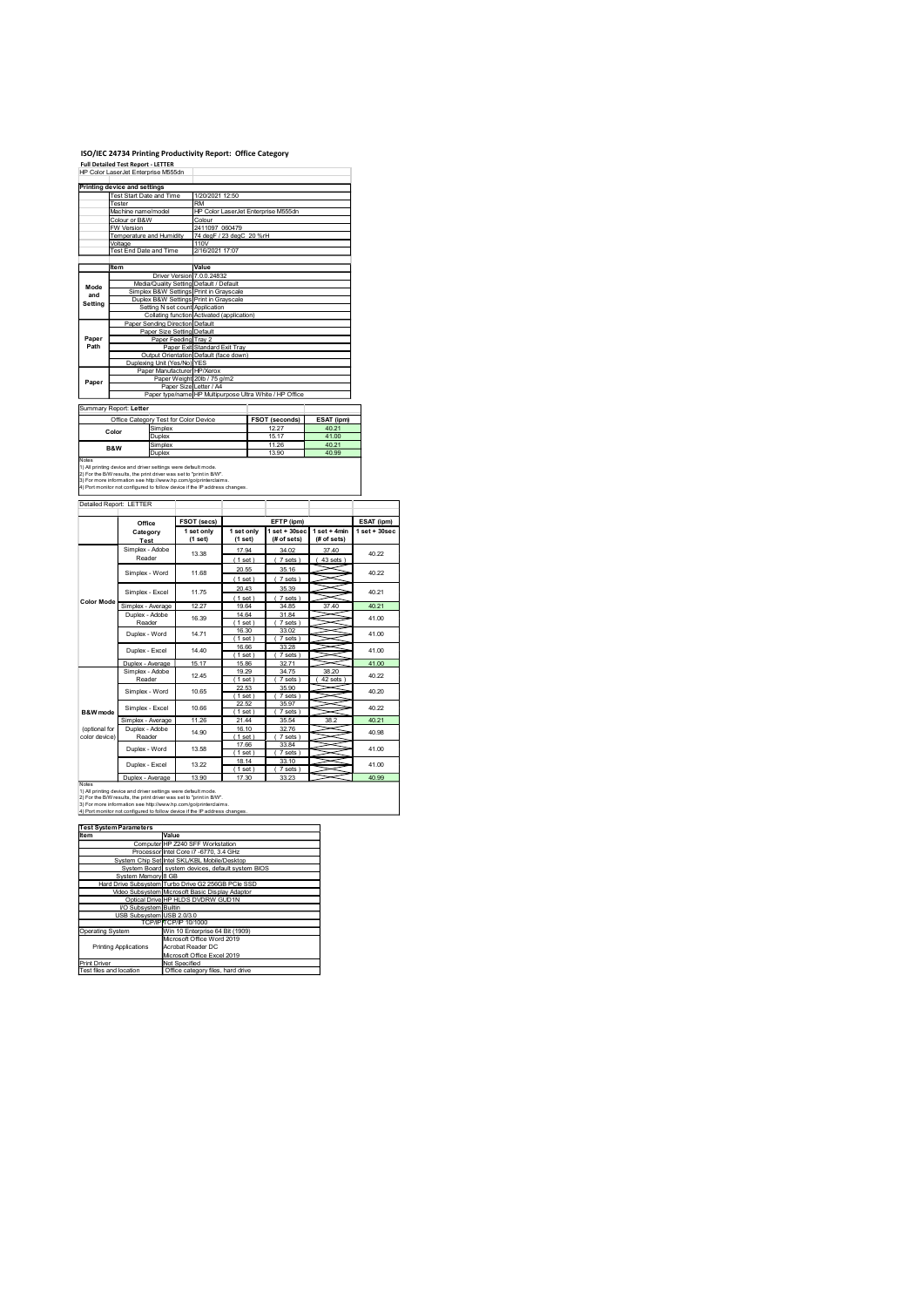# ISO/IEC 24734 Printing Productivity Report: Office Category Full Detailed Test Report - A4

| ISO/IEC 24734 Printing Productivity Report: Office Category<br><b>Full Detailed Test Report - A4</b><br>HP Color LaserJet Enterprise M555dn<br>Printing device and settings<br>Fest Start Date and Time<br>1/20/2021 12:50<br>ester<br><b>RM</b><br>HP Color LaserJet Enterprise M555dn<br>Machine name/model<br>Colour or B&W<br>Colour<br><b>W</b> Version<br>2411097_060479<br>74 degF / 23 degC 20 %rH<br>Femperature and Humidity<br>Voltage<br>110V<br>Test End Date and Time<br>2/16/2021 17:07<br>Item<br>Value<br>Driver Version 7.0.0.24832<br>Media/Quality Setting Default / Default<br>Mode<br>Simplex B&W Settings Print in Grayscale<br>and<br>Duplex B&W Settings Print in Grayscale<br>Setting<br>Setting N set count Application<br>Collating function Activated (application)<br>Paper Sending Direction Default<br>Paper Size Setting Default<br>Paper<br>Paper Feeding Tray 2<br>Path<br>Paper Exit Standard Exit Tray<br>Output Orientation Default (face down)<br>Duplexing Unit (Yes/No) YES<br>Paper Manufacturer HP/Xerox<br>Paper Weight 20lb / 75 g/m2<br>Paper<br>Paper Size Letter / A4<br>Paper type/name HP Multipurpose Ultra White / HP Office<br>Summary Report: A4<br>Office Category Test for Color Device<br><b>FSOT (seconds)</b><br>ESAT (ipm)<br>38.07<br>Simplex<br>12.67<br>Colour<br>Duplex<br>15.56<br>39.11<br>11.80<br>38.08<br>Simplex<br>B&W<br>Duplex<br>14.26<br>39.12<br>1) All printing device and driver settings were default mode.<br>2) For the B/W results, the print driver was set to "print in B/W".<br>3) For more information see http://www.hp.com/go/printerclaims.<br>4) Port monitor not configured to follow device if the IP address changes.<br>Detailed Report: A4<br>FSOT (secs)<br>EFTP (ipm)<br>Office<br>$1 set + 30 sec$ 1 set + 4min<br>1 set only<br>1 set only<br>Category<br>(# of sets)<br>(1 set)<br>(1 set)<br>(# of sets)<br>Test<br>Simplex - Adobe<br>17.54<br>31.50<br>36.18<br>13.68<br>Reader<br>(6 sets)<br>$(40 \text{ sets})$<br>(1 set)<br>32.67<br>19.26<br>Simplex - Word<br>12.46<br>(1 set)<br>(6 sets)<br>20.24<br>33.00<br>Simplex - Excel<br>11.86<br>Colour<br>(1 set)<br>(6 sets)<br>Mode<br>Simplex - Average<br>12.67<br>36.18<br>19.01<br>32.39<br>Duplex - Adobe<br>14.20<br>28.74<br>16.89<br>Reader<br>(1 set)<br>(6 sets)<br>15.84<br>29.82<br>Duplex - Word<br>15.15<br>(1 set)<br>(6 sets)<br>16.40<br>30.74<br>Duplex - Excel<br>14.62<br>(1 set)<br>(6 sets)<br>Duplex - Average<br>15.6<br>15.48<br>29.76<br>~<br>34.62<br>Simplex - Adobe<br>18.62<br>32.16<br>12.89<br>Reader<br>(1 set)<br>(6 sets)<br>$40$ sets $)$<br>21.18<br>33.34<br>Simplex - Word<br>11.34<br>(1 set)<br>(6 sets)<br>~<br>21.50<br>33.54<br>~<br>Simplex - Excel<br>11.16<br>∊<br>B&W mode<br>(1 set)<br>6 sets)<br>11.8<br>34.6<br>Simplex - Average<br>20.43<br>33.01 |       |  |  |  |  |
|---------------------------------------------------------------------------------------------------------------------------------------------------------------------------------------------------------------------------------------------------------------------------------------------------------------------------------------------------------------------------------------------------------------------------------------------------------------------------------------------------------------------------------------------------------------------------------------------------------------------------------------------------------------------------------------------------------------------------------------------------------------------------------------------------------------------------------------------------------------------------------------------------------------------------------------------------------------------------------------------------------------------------------------------------------------------------------------------------------------------------------------------------------------------------------------------------------------------------------------------------------------------------------------------------------------------------------------------------------------------------------------------------------------------------------------------------------------------------------------------------------------------------------------------------------------------------------------------------------------------------------------------------------------------------------------------------------------------------------------------------------------------------------------------------------------------------------------------------------------------------------------------------------------------------------------------------------------------------------------------------------------------------------------------------------------------------------------------------------------------------------------------------------------------------------------------------------------------------------------------------------------------------------------------------------------------------------------------------------------------------------------------------------------------------------------------------------------------------------------------------------------------------------------------------------------------------------------------------------------------------------------------------------------------------------------------------------------------------------------------------------------------------------------------------------------------------------------------------------------------|-------|--|--|--|--|
|                                                                                                                                                                                                                                                                                                                                                                                                                                                                                                                                                                                                                                                                                                                                                                                                                                                                                                                                                                                                                                                                                                                                                                                                                                                                                                                                                                                                                                                                                                                                                                                                                                                                                                                                                                                                                                                                                                                                                                                                                                                                                                                                                                                                                                                                                                                                                                                                                                                                                                                                                                                                                                                                                                                                                                                                                                                                     |       |  |  |  |  |
|                                                                                                                                                                                                                                                                                                                                                                                                                                                                                                                                                                                                                                                                                                                                                                                                                                                                                                                                                                                                                                                                                                                                                                                                                                                                                                                                                                                                                                                                                                                                                                                                                                                                                                                                                                                                                                                                                                                                                                                                                                                                                                                                                                                                                                                                                                                                                                                                                                                                                                                                                                                                                                                                                                                                                                                                                                                                     |       |  |  |  |  |
|                                                                                                                                                                                                                                                                                                                                                                                                                                                                                                                                                                                                                                                                                                                                                                                                                                                                                                                                                                                                                                                                                                                                                                                                                                                                                                                                                                                                                                                                                                                                                                                                                                                                                                                                                                                                                                                                                                                                                                                                                                                                                                                                                                                                                                                                                                                                                                                                                                                                                                                                                                                                                                                                                                                                                                                                                                                                     |       |  |  |  |  |
|                                                                                                                                                                                                                                                                                                                                                                                                                                                                                                                                                                                                                                                                                                                                                                                                                                                                                                                                                                                                                                                                                                                                                                                                                                                                                                                                                                                                                                                                                                                                                                                                                                                                                                                                                                                                                                                                                                                                                                                                                                                                                                                                                                                                                                                                                                                                                                                                                                                                                                                                                                                                                                                                                                                                                                                                                                                                     |       |  |  |  |  |
|                                                                                                                                                                                                                                                                                                                                                                                                                                                                                                                                                                                                                                                                                                                                                                                                                                                                                                                                                                                                                                                                                                                                                                                                                                                                                                                                                                                                                                                                                                                                                                                                                                                                                                                                                                                                                                                                                                                                                                                                                                                                                                                                                                                                                                                                                                                                                                                                                                                                                                                                                                                                                                                                                                                                                                                                                                                                     |       |  |  |  |  |
|                                                                                                                                                                                                                                                                                                                                                                                                                                                                                                                                                                                                                                                                                                                                                                                                                                                                                                                                                                                                                                                                                                                                                                                                                                                                                                                                                                                                                                                                                                                                                                                                                                                                                                                                                                                                                                                                                                                                                                                                                                                                                                                                                                                                                                                                                                                                                                                                                                                                                                                                                                                                                                                                                                                                                                                                                                                                     |       |  |  |  |  |
|                                                                                                                                                                                                                                                                                                                                                                                                                                                                                                                                                                                                                                                                                                                                                                                                                                                                                                                                                                                                                                                                                                                                                                                                                                                                                                                                                                                                                                                                                                                                                                                                                                                                                                                                                                                                                                                                                                                                                                                                                                                                                                                                                                                                                                                                                                                                                                                                                                                                                                                                                                                                                                                                                                                                                                                                                                                                     |       |  |  |  |  |
|                                                                                                                                                                                                                                                                                                                                                                                                                                                                                                                                                                                                                                                                                                                                                                                                                                                                                                                                                                                                                                                                                                                                                                                                                                                                                                                                                                                                                                                                                                                                                                                                                                                                                                                                                                                                                                                                                                                                                                                                                                                                                                                                                                                                                                                                                                                                                                                                                                                                                                                                                                                                                                                                                                                                                                                                                                                                     |       |  |  |  |  |
|                                                                                                                                                                                                                                                                                                                                                                                                                                                                                                                                                                                                                                                                                                                                                                                                                                                                                                                                                                                                                                                                                                                                                                                                                                                                                                                                                                                                                                                                                                                                                                                                                                                                                                                                                                                                                                                                                                                                                                                                                                                                                                                                                                                                                                                                                                                                                                                                                                                                                                                                                                                                                                                                                                                                                                                                                                                                     |       |  |  |  |  |
|                                                                                                                                                                                                                                                                                                                                                                                                                                                                                                                                                                                                                                                                                                                                                                                                                                                                                                                                                                                                                                                                                                                                                                                                                                                                                                                                                                                                                                                                                                                                                                                                                                                                                                                                                                                                                                                                                                                                                                                                                                                                                                                                                                                                                                                                                                                                                                                                                                                                                                                                                                                                                                                                                                                                                                                                                                                                     |       |  |  |  |  |
|                                                                                                                                                                                                                                                                                                                                                                                                                                                                                                                                                                                                                                                                                                                                                                                                                                                                                                                                                                                                                                                                                                                                                                                                                                                                                                                                                                                                                                                                                                                                                                                                                                                                                                                                                                                                                                                                                                                                                                                                                                                                                                                                                                                                                                                                                                                                                                                                                                                                                                                                                                                                                                                                                                                                                                                                                                                                     |       |  |  |  |  |
|                                                                                                                                                                                                                                                                                                                                                                                                                                                                                                                                                                                                                                                                                                                                                                                                                                                                                                                                                                                                                                                                                                                                                                                                                                                                                                                                                                                                                                                                                                                                                                                                                                                                                                                                                                                                                                                                                                                                                                                                                                                                                                                                                                                                                                                                                                                                                                                                                                                                                                                                                                                                                                                                                                                                                                                                                                                                     |       |  |  |  |  |
|                                                                                                                                                                                                                                                                                                                                                                                                                                                                                                                                                                                                                                                                                                                                                                                                                                                                                                                                                                                                                                                                                                                                                                                                                                                                                                                                                                                                                                                                                                                                                                                                                                                                                                                                                                                                                                                                                                                                                                                                                                                                                                                                                                                                                                                                                                                                                                                                                                                                                                                                                                                                                                                                                                                                                                                                                                                                     |       |  |  |  |  |
| 38.09<br>38.05<br>38.07<br>38.07<br>39.12<br>39.12<br>39.10<br>39.11<br>38.09<br>38.08<br>38.08<br>38.08                                                                                                                                                                                                                                                                                                                                                                                                                                                                                                                                                                                                                                                                                                                                                                                                                                                                                                                                                                                                                                                                                                                                                                                                                                                                                                                                                                                                                                                                                                                                                                                                                                                                                                                                                                                                                                                                                                                                                                                                                                                                                                                                                                                                                                                                                                                                                                                                                                                                                                                                                                                                                                                                                                                                                            |       |  |  |  |  |
|                                                                                                                                                                                                                                                                                                                                                                                                                                                                                                                                                                                                                                                                                                                                                                                                                                                                                                                                                                                                                                                                                                                                                                                                                                                                                                                                                                                                                                                                                                                                                                                                                                                                                                                                                                                                                                                                                                                                                                                                                                                                                                                                                                                                                                                                                                                                                                                                                                                                                                                                                                                                                                                                                                                                                                                                                                                                     |       |  |  |  |  |
|                                                                                                                                                                                                                                                                                                                                                                                                                                                                                                                                                                                                                                                                                                                                                                                                                                                                                                                                                                                                                                                                                                                                                                                                                                                                                                                                                                                                                                                                                                                                                                                                                                                                                                                                                                                                                                                                                                                                                                                                                                                                                                                                                                                                                                                                                                                                                                                                                                                                                                                                                                                                                                                                                                                                                                                                                                                                     |       |  |  |  |  |
| ESAT (ipm)<br>$1 set + 30 sec$                                                                                                                                                                                                                                                                                                                                                                                                                                                                                                                                                                                                                                                                                                                                                                                                                                                                                                                                                                                                                                                                                                                                                                                                                                                                                                                                                                                                                                                                                                                                                                                                                                                                                                                                                                                                                                                                                                                                                                                                                                                                                                                                                                                                                                                                                                                                                                                                                                                                                                                                                                                                                                                                                                                                                                                                                                      |       |  |  |  |  |
|                                                                                                                                                                                                                                                                                                                                                                                                                                                                                                                                                                                                                                                                                                                                                                                                                                                                                                                                                                                                                                                                                                                                                                                                                                                                                                                                                                                                                                                                                                                                                                                                                                                                                                                                                                                                                                                                                                                                                                                                                                                                                                                                                                                                                                                                                                                                                                                                                                                                                                                                                                                                                                                                                                                                                                                                                                                                     |       |  |  |  |  |
|                                                                                                                                                                                                                                                                                                                                                                                                                                                                                                                                                                                                                                                                                                                                                                                                                                                                                                                                                                                                                                                                                                                                                                                                                                                                                                                                                                                                                                                                                                                                                                                                                                                                                                                                                                                                                                                                                                                                                                                                                                                                                                                                                                                                                                                                                                                                                                                                                                                                                                                                                                                                                                                                                                                                                                                                                                                                     |       |  |  |  |  |
|                                                                                                                                                                                                                                                                                                                                                                                                                                                                                                                                                                                                                                                                                                                                                                                                                                                                                                                                                                                                                                                                                                                                                                                                                                                                                                                                                                                                                                                                                                                                                                                                                                                                                                                                                                                                                                                                                                                                                                                                                                                                                                                                                                                                                                                                                                                                                                                                                                                                                                                                                                                                                                                                                                                                                                                                                                                                     |       |  |  |  |  |
|                                                                                                                                                                                                                                                                                                                                                                                                                                                                                                                                                                                                                                                                                                                                                                                                                                                                                                                                                                                                                                                                                                                                                                                                                                                                                                                                                                                                                                                                                                                                                                                                                                                                                                                                                                                                                                                                                                                                                                                                                                                                                                                                                                                                                                                                                                                                                                                                                                                                                                                                                                                                                                                                                                                                                                                                                                                                     |       |  |  |  |  |
|                                                                                                                                                                                                                                                                                                                                                                                                                                                                                                                                                                                                                                                                                                                                                                                                                                                                                                                                                                                                                                                                                                                                                                                                                                                                                                                                                                                                                                                                                                                                                                                                                                                                                                                                                                                                                                                                                                                                                                                                                                                                                                                                                                                                                                                                                                                                                                                                                                                                                                                                                                                                                                                                                                                                                                                                                                                                     |       |  |  |  |  |
|                                                                                                                                                                                                                                                                                                                                                                                                                                                                                                                                                                                                                                                                                                                                                                                                                                                                                                                                                                                                                                                                                                                                                                                                                                                                                                                                                                                                                                                                                                                                                                                                                                                                                                                                                                                                                                                                                                                                                                                                                                                                                                                                                                                                                                                                                                                                                                                                                                                                                                                                                                                                                                                                                                                                                                                                                                                                     |       |  |  |  |  |
|                                                                                                                                                                                                                                                                                                                                                                                                                                                                                                                                                                                                                                                                                                                                                                                                                                                                                                                                                                                                                                                                                                                                                                                                                                                                                                                                                                                                                                                                                                                                                                                                                                                                                                                                                                                                                                                                                                                                                                                                                                                                                                                                                                                                                                                                                                                                                                                                                                                                                                                                                                                                                                                                                                                                                                                                                                                                     |       |  |  |  |  |
|                                                                                                                                                                                                                                                                                                                                                                                                                                                                                                                                                                                                                                                                                                                                                                                                                                                                                                                                                                                                                                                                                                                                                                                                                                                                                                                                                                                                                                                                                                                                                                                                                                                                                                                                                                                                                                                                                                                                                                                                                                                                                                                                                                                                                                                                                                                                                                                                                                                                                                                                                                                                                                                                                                                                                                                                                                                                     |       |  |  |  |  |
|                                                                                                                                                                                                                                                                                                                                                                                                                                                                                                                                                                                                                                                                                                                                                                                                                                                                                                                                                                                                                                                                                                                                                                                                                                                                                                                                                                                                                                                                                                                                                                                                                                                                                                                                                                                                                                                                                                                                                                                                                                                                                                                                                                                                                                                                                                                                                                                                                                                                                                                                                                                                                                                                                                                                                                                                                                                                     |       |  |  |  |  |
|                                                                                                                                                                                                                                                                                                                                                                                                                                                                                                                                                                                                                                                                                                                                                                                                                                                                                                                                                                                                                                                                                                                                                                                                                                                                                                                                                                                                                                                                                                                                                                                                                                                                                                                                                                                                                                                                                                                                                                                                                                                                                                                                                                                                                                                                                                                                                                                                                                                                                                                                                                                                                                                                                                                                                                                                                                                                     |       |  |  |  |  |
|                                                                                                                                                                                                                                                                                                                                                                                                                                                                                                                                                                                                                                                                                                                                                                                                                                                                                                                                                                                                                                                                                                                                                                                                                                                                                                                                                                                                                                                                                                                                                                                                                                                                                                                                                                                                                                                                                                                                                                                                                                                                                                                                                                                                                                                                                                                                                                                                                                                                                                                                                                                                                                                                                                                                                                                                                                                                     |       |  |  |  |  |
|                                                                                                                                                                                                                                                                                                                                                                                                                                                                                                                                                                                                                                                                                                                                                                                                                                                                                                                                                                                                                                                                                                                                                                                                                                                                                                                                                                                                                                                                                                                                                                                                                                                                                                                                                                                                                                                                                                                                                                                                                                                                                                                                                                                                                                                                                                                                                                                                                                                                                                                                                                                                                                                                                                                                                                                                                                                                     |       |  |  |  |  |
|                                                                                                                                                                                                                                                                                                                                                                                                                                                                                                                                                                                                                                                                                                                                                                                                                                                                                                                                                                                                                                                                                                                                                                                                                                                                                                                                                                                                                                                                                                                                                                                                                                                                                                                                                                                                                                                                                                                                                                                                                                                                                                                                                                                                                                                                                                                                                                                                                                                                                                                                                                                                                                                                                                                                                                                                                                                                     |       |  |  |  |  |
|                                                                                                                                                                                                                                                                                                                                                                                                                                                                                                                                                                                                                                                                                                                                                                                                                                                                                                                                                                                                                                                                                                                                                                                                                                                                                                                                                                                                                                                                                                                                                                                                                                                                                                                                                                                                                                                                                                                                                                                                                                                                                                                                                                                                                                                                                                                                                                                                                                                                                                                                                                                                                                                                                                                                                                                                                                                                     | Notes |  |  |  |  |
|                                                                                                                                                                                                                                                                                                                                                                                                                                                                                                                                                                                                                                                                                                                                                                                                                                                                                                                                                                                                                                                                                                                                                                                                                                                                                                                                                                                                                                                                                                                                                                                                                                                                                                                                                                                                                                                                                                                                                                                                                                                                                                                                                                                                                                                                                                                                                                                                                                                                                                                                                                                                                                                                                                                                                                                                                                                                     |       |  |  |  |  |
|                                                                                                                                                                                                                                                                                                                                                                                                                                                                                                                                                                                                                                                                                                                                                                                                                                                                                                                                                                                                                                                                                                                                                                                                                                                                                                                                                                                                                                                                                                                                                                                                                                                                                                                                                                                                                                                                                                                                                                                                                                                                                                                                                                                                                                                                                                                                                                                                                                                                                                                                                                                                                                                                                                                                                                                                                                                                     |       |  |  |  |  |
|                                                                                                                                                                                                                                                                                                                                                                                                                                                                                                                                                                                                                                                                                                                                                                                                                                                                                                                                                                                                                                                                                                                                                                                                                                                                                                                                                                                                                                                                                                                                                                                                                                                                                                                                                                                                                                                                                                                                                                                                                                                                                                                                                                                                                                                                                                                                                                                                                                                                                                                                                                                                                                                                                                                                                                                                                                                                     |       |  |  |  |  |
|                                                                                                                                                                                                                                                                                                                                                                                                                                                                                                                                                                                                                                                                                                                                                                                                                                                                                                                                                                                                                                                                                                                                                                                                                                                                                                                                                                                                                                                                                                                                                                                                                                                                                                                                                                                                                                                                                                                                                                                                                                                                                                                                                                                                                                                                                                                                                                                                                                                                                                                                                                                                                                                                                                                                                                                                                                                                     |       |  |  |  |  |
|                                                                                                                                                                                                                                                                                                                                                                                                                                                                                                                                                                                                                                                                                                                                                                                                                                                                                                                                                                                                                                                                                                                                                                                                                                                                                                                                                                                                                                                                                                                                                                                                                                                                                                                                                                                                                                                                                                                                                                                                                                                                                                                                                                                                                                                                                                                                                                                                                                                                                                                                                                                                                                                                                                                                                                                                                                                                     |       |  |  |  |  |
|                                                                                                                                                                                                                                                                                                                                                                                                                                                                                                                                                                                                                                                                                                                                                                                                                                                                                                                                                                                                                                                                                                                                                                                                                                                                                                                                                                                                                                                                                                                                                                                                                                                                                                                                                                                                                                                                                                                                                                                                                                                                                                                                                                                                                                                                                                                                                                                                                                                                                                                                                                                                                                                                                                                                                                                                                                                                     |       |  |  |  |  |
|                                                                                                                                                                                                                                                                                                                                                                                                                                                                                                                                                                                                                                                                                                                                                                                                                                                                                                                                                                                                                                                                                                                                                                                                                                                                                                                                                                                                                                                                                                                                                                                                                                                                                                                                                                                                                                                                                                                                                                                                                                                                                                                                                                                                                                                                                                                                                                                                                                                                                                                                                                                                                                                                                                                                                                                                                                                                     |       |  |  |  |  |
|                                                                                                                                                                                                                                                                                                                                                                                                                                                                                                                                                                                                                                                                                                                                                                                                                                                                                                                                                                                                                                                                                                                                                                                                                                                                                                                                                                                                                                                                                                                                                                                                                                                                                                                                                                                                                                                                                                                                                                                                                                                                                                                                                                                                                                                                                                                                                                                                                                                                                                                                                                                                                                                                                                                                                                                                                                                                     |       |  |  |  |  |
|                                                                                                                                                                                                                                                                                                                                                                                                                                                                                                                                                                                                                                                                                                                                                                                                                                                                                                                                                                                                                                                                                                                                                                                                                                                                                                                                                                                                                                                                                                                                                                                                                                                                                                                                                                                                                                                                                                                                                                                                                                                                                                                                                                                                                                                                                                                                                                                                                                                                                                                                                                                                                                                                                                                                                                                                                                                                     |       |  |  |  |  |
|                                                                                                                                                                                                                                                                                                                                                                                                                                                                                                                                                                                                                                                                                                                                                                                                                                                                                                                                                                                                                                                                                                                                                                                                                                                                                                                                                                                                                                                                                                                                                                                                                                                                                                                                                                                                                                                                                                                                                                                                                                                                                                                                                                                                                                                                                                                                                                                                                                                                                                                                                                                                                                                                                                                                                                                                                                                                     |       |  |  |  |  |
|                                                                                                                                                                                                                                                                                                                                                                                                                                                                                                                                                                                                                                                                                                                                                                                                                                                                                                                                                                                                                                                                                                                                                                                                                                                                                                                                                                                                                                                                                                                                                                                                                                                                                                                                                                                                                                                                                                                                                                                                                                                                                                                                                                                                                                                                                                                                                                                                                                                                                                                                                                                                                                                                                                                                                                                                                                                                     |       |  |  |  |  |
| 10.70                                                                                                                                                                                                                                                                                                                                                                                                                                                                                                                                                                                                                                                                                                                                                                                                                                                                                                                                                                                                                                                                                                                                                                                                                                                                                                                                                                                                                                                                                                                                                                                                                                                                                                                                                                                                                                                                                                                                                                                                                                                                                                                                                                                                                                                                                                                                                                                                                                                                                                                                                                                                                                                                                                                                                                                                                                                               |       |  |  |  |  |

|                                | Temperature and Humidity                                                                                                                                                                                                                                                              |                            | 110V                            | 74 degF / 23 degC 20 %rH                                |                      |                      |                  |
|--------------------------------|---------------------------------------------------------------------------------------------------------------------------------------------------------------------------------------------------------------------------------------------------------------------------------------|----------------------------|---------------------------------|---------------------------------------------------------|----------------------|----------------------|------------------|
|                                | Voltage<br>Fest End Date and Time                                                                                                                                                                                                                                                     |                            | 2/16/2021 17:07                 |                                                         |                      |                      |                  |
|                                | Item                                                                                                                                                                                                                                                                                  |                            | Value                           |                                                         |                      |                      |                  |
|                                |                                                                                                                                                                                                                                                                                       |                            | Driver Version 7.0.0.24832      |                                                         |                      |                      |                  |
| Mode                           | Media/Quality Setting Default / Default<br>Simplex B&W Settings Print in Grayscale                                                                                                                                                                                                    |                            |                                 |                                                         |                      |                      |                  |
| and<br>Setting                 | Duplex B&W Settings Print in Grayscale                                                                                                                                                                                                                                                |                            | Setting N set count Application |                                                         |                      |                      |                  |
|                                |                                                                                                                                                                                                                                                                                       |                            |                                 | Collating function Activated (application)              |                      |                      |                  |
|                                | Paper Sending Direction Default                                                                                                                                                                                                                                                       | Paper Size Setting Default |                                 |                                                         |                      |                      |                  |
| Paper<br>Path                  |                                                                                                                                                                                                                                                                                       | Paper Feeding Tray 2       | Paper Exit Standard Exit Tray   |                                                         |                      |                      |                  |
|                                |                                                                                                                                                                                                                                                                                       |                            |                                 | Output Orientation Default (face down)                  |                      |                      |                  |
|                                | Duplexing Unit (Yes/No) YES<br>Paper Manufacturer HP/Xerox                                                                                                                                                                                                                            |                            |                                 |                                                         |                      |                      |                  |
| Paper                          |                                                                                                                                                                                                                                                                                       |                            | Paper Weight 20lb / 75 g/m2     |                                                         |                      |                      |                  |
|                                |                                                                                                                                                                                                                                                                                       |                            | Paper Size Letter / A4          | Paper type/name HP Multipurpose Ultra White / HP Office |                      |                      |                  |
| Summary Report: A4             |                                                                                                                                                                                                                                                                                       |                            |                                 |                                                         |                      |                      |                  |
|                                | Office Category Test for Color Device                                                                                                                                                                                                                                                 |                            |                                 |                                                         | FSOT (seconds)       | ESAT (ipm)           |                  |
|                                | Simplex<br>Colour<br>Duplex                                                                                                                                                                                                                                                           |                            |                                 |                                                         | 12.67<br>15.56       | 38.07<br>39.11       |                  |
|                                | Simplex<br>B&W                                                                                                                                                                                                                                                                        |                            |                                 |                                                         | 11.80                | 38.08                |                  |
| Notes                          | Duplex                                                                                                                                                                                                                                                                                |                            |                                 |                                                         | 14.26                | 39.12                |                  |
|                                | 1) All printing device and driver settings were default mode.<br>2) For the B/W results, the print driver was set to "print in B/W".<br>3) For more information see http://www.hp.com/go/printerclaims.<br>4) Port monitor not configured to follow device if the IP address changes. |                            |                                 |                                                         |                      |                      |                  |
| Detailed Report: A4            |                                                                                                                                                                                                                                                                                       |                            |                                 |                                                         |                      |                      |                  |
|                                | Office                                                                                                                                                                                                                                                                                |                            | FSOT (secs)                     |                                                         | EFTP (ipm)           |                      | ESAT (ipm)       |
|                                | Category                                                                                                                                                                                                                                                                              |                            | 1 set only                      | 1 set only                                              | $1 set + 30 sec$     | $1$ set + 4 $min$    | $1 set + 30 sec$ |
|                                | Test<br>Simplex - Adobe                                                                                                                                                                                                                                                               |                            | (1 set)                         | (1 set)<br>17.54                                        | (# of sets)<br>31.50 | (# of sets)<br>36.18 |                  |
|                                | Reader                                                                                                                                                                                                                                                                                |                            | 13.68                           | (1 set)                                                 | (6 sets)             | $40$ sets $)$        | 38.09            |
|                                | Simplex - Word                                                                                                                                                                                                                                                                        |                            | 12.46                           | 19.26                                                   | 32.67                |                      | 38.05            |
|                                |                                                                                                                                                                                                                                                                                       |                            |                                 | (1 set)<br>20.24                                        | (6 sets)<br>33.00    |                      |                  |
| Colour<br>Mode                 | Simplex - Excel                                                                                                                                                                                                                                                                       |                            | 11.86                           | (1 set)                                                 | (6 sets)             |                      | 38.07            |
|                                | Simplex - Average<br>Duplex - Adobe                                                                                                                                                                                                                                                   |                            | 12.67                           | 19.01<br>14.20                                          | 32.39<br>28.74       | 36.18                | 38.07            |
|                                | Reader                                                                                                                                                                                                                                                                                |                            | 16.89                           | (1 set)                                                 | (6 sets)             |                      | 39.12            |
|                                | Duplex - Word                                                                                                                                                                                                                                                                         |                            | 15.15                           | 15.84<br>(1 set)                                        | 29.82<br>(6 sets)    |                      | 39.12            |
|                                | Duplex - Excel                                                                                                                                                                                                                                                                        |                            | 14.62                           | 16.40                                                   | 30.74                |                      | 39.10            |
|                                | Duplex - Average                                                                                                                                                                                                                                                                      |                            | 15.6                            | (1 set)<br>15.48                                        | (6 sets)<br>29.76    |                      | 39.11            |
|                                | Simplex - Adobe                                                                                                                                                                                                                                                                       |                            | 12.89                           | 18.62                                                   | 32.16                | 34.62                | 38.09            |
|                                | Reader                                                                                                                                                                                                                                                                                |                            |                                 | (1 set)<br>21.18                                        | 6 sets<br>33.34      | $40$ sets $)$        |                  |
|                                | Simplex - Word                                                                                                                                                                                                                                                                        |                            | 11.34                           | (1 set)                                                 | (6 sets)             |                      | 38.08            |
| B&W mode                       | Simplex - Excel                                                                                                                                                                                                                                                                       |                            | 11.16                           | 21.50<br>(1 set)                                        | 33.54<br>6 sets      |                      | 38.08            |
|                                | Simplex - Average                                                                                                                                                                                                                                                                     |                            | 11.8                            | 20.43                                                   | 33.01                | 34.6                 | 38.08            |
| (optional for<br>color device) | Duplex - Adobe<br>Reader                                                                                                                                                                                                                                                              |                            | 15.28                           | 15.70<br>(1 set)                                        | 28.66<br>(6 sets)    |                      | 39.12            |
|                                | Duplex - Word                                                                                                                                                                                                                                                                         |                            | 13.75                           | 17.44<br>(1 set)                                        | 31.36<br>(6 sets)    |                      | 39.12            |
|                                | Duplex - Excel                                                                                                                                                                                                                                                                        |                            | 13.74                           | 17.46                                                   | 29.76                |                      | 39.12            |
|                                | Duplex - Average                                                                                                                                                                                                                                                                      |                            | 14.3                            | (1 set)<br>16.86                                        | (6 sets)<br>29.92    |                      | 39.12            |
| <b>Notes</b>                   | 1) All printing device and driver settings were default mode.                                                                                                                                                                                                                         |                            |                                 |                                                         |                      |                      |                  |
|                                | 2) For the B/W results, the print driver was set to "print in B/W".<br>3) For more information see http://www.hp.com/go/printerclaims.                                                                                                                                                |                            |                                 |                                                         |                      |                      |                  |
|                                | 4) Port monitor not configured to follow device if the IP address changes.                                                                                                                                                                                                            |                            |                                 |                                                         |                      |                      |                  |
|                                | <b>Test System Parameters</b>                                                                                                                                                                                                                                                         |                            |                                 |                                                         |                      |                      |                  |
| Item                           |                                                                                                                                                                                                                                                                                       | Value                      |                                 |                                                         |                      |                      |                  |
|                                | Computer HP Z240 SFF Workstation<br>Processor Intel Core i7 -6770, 3.4 GHz                                                                                                                                                                                                            |                            |                                 |                                                         |                      |                      |                  |
|                                | System Chip Set Intel SKL/KBL Mobile/Desktop<br>System Board system devices, default system BIOS                                                                                                                                                                                      |                            |                                 |                                                         |                      |                      |                  |
|                                | System Memory 8 GB                                                                                                                                                                                                                                                                    |                            |                                 |                                                         |                      |                      |                  |
|                                | Hard Drive Subsystem Turbo Drive G2 256GB PCIe SSD<br>Video Subsystem Microsoft Basic Display Adaptor                                                                                                                                                                                 |                            |                                 |                                                         |                      |                      |                  |
|                                | Optical Drive HP HLDS DVDRW GUD1N                                                                                                                                                                                                                                                     |                            |                                 |                                                         |                      |                      |                  |
|                                | VO Subsystem Builtin<br>USB Subsystem USB 2.0/3.0                                                                                                                                                                                                                                     |                            |                                 |                                                         |                      |                      |                  |
|                                |                                                                                                                                                                                                                                                                                       | TCP/IP TCP/IP 10/1000      |                                 |                                                         |                      |                      |                  |
| Operating System               |                                                                                                                                                                                                                                                                                       |                            | Microsoft Office Word 2019      | Win 10 Enterprise 64 Bit (1909)                         |                      |                      |                  |
|                                | <b>Printing Applications</b>                                                                                                                                                                                                                                                          | Acrobat Reader DC          | Microsoft Office Excel 2019     |                                                         |                      |                      |                  |
| Print Driver                   |                                                                                                                                                                                                                                                                                       | Not Specified              |                                 |                                                         |                      |                      |                  |
| Test files and location        |                                                                                                                                                                                                                                                                                       |                            |                                 | Office category files, hard drive                       |                      |                      |                  |
|                                |                                                                                                                                                                                                                                                                                       |                            |                                 |                                                         |                      |                      |                  |
|                                |                                                                                                                                                                                                                                                                                       |                            |                                 |                                                         |                      |                      |                  |
|                                |                                                                                                                                                                                                                                                                                       |                            |                                 |                                                         |                      |                      |                  |
|                                |                                                                                                                                                                                                                                                                                       |                            |                                 |                                                         |                      |                      |                  |
|                                |                                                                                                                                                                                                                                                                                       |                            |                                 |                                                         |                      |                      |                  |
|                                |                                                                                                                                                                                                                                                                                       |                            |                                 |                                                         |                      |                      |                  |
|                                |                                                                                                                                                                                                                                                                                       |                            |                                 |                                                         |                      |                      |                  |
|                                |                                                                                                                                                                                                                                                                                       |                            |                                 |                                                         |                      |                      |                  |

| <b>Test System Parameters</b> |                                                    |
|-------------------------------|----------------------------------------------------|
| Item                          | Value                                              |
|                               | Computer HP Z240 SFF Workstation                   |
|                               | Processor Intel Core i7 -6770, 3.4 GHz             |
|                               | System Chip Set Intel SKL/KBL Mobile/Desktop       |
|                               | System Board system devices, default system BIOS   |
| System Memory 8 GB            |                                                    |
|                               | Hard Drive Subsystem Turbo Drive G2 256GB PCIe SSD |
|                               | Video Subsystem Microsoft Basic Display Adaptor    |
|                               | Optical Drive HP HLDS DVDRW GUD1N                  |
| VO Subsystem Builtin          |                                                    |
| USB Subsystem USB 2.0/3.0     |                                                    |
|                               | TCP/IPTCP/IP 10/1000                               |
| <b>Operating System</b>       | Win 10 Enterprise 64 Bit (1909)                    |
|                               | Microsoft Office Word 2019                         |
| <b>Printing Applications</b>  | Acrobat Reader DC                                  |
|                               | Microsoft Office Excel 2019                        |
| Print Driver                  | Not Specified                                      |
| Teet filee and location       | Office category files hard drive                   |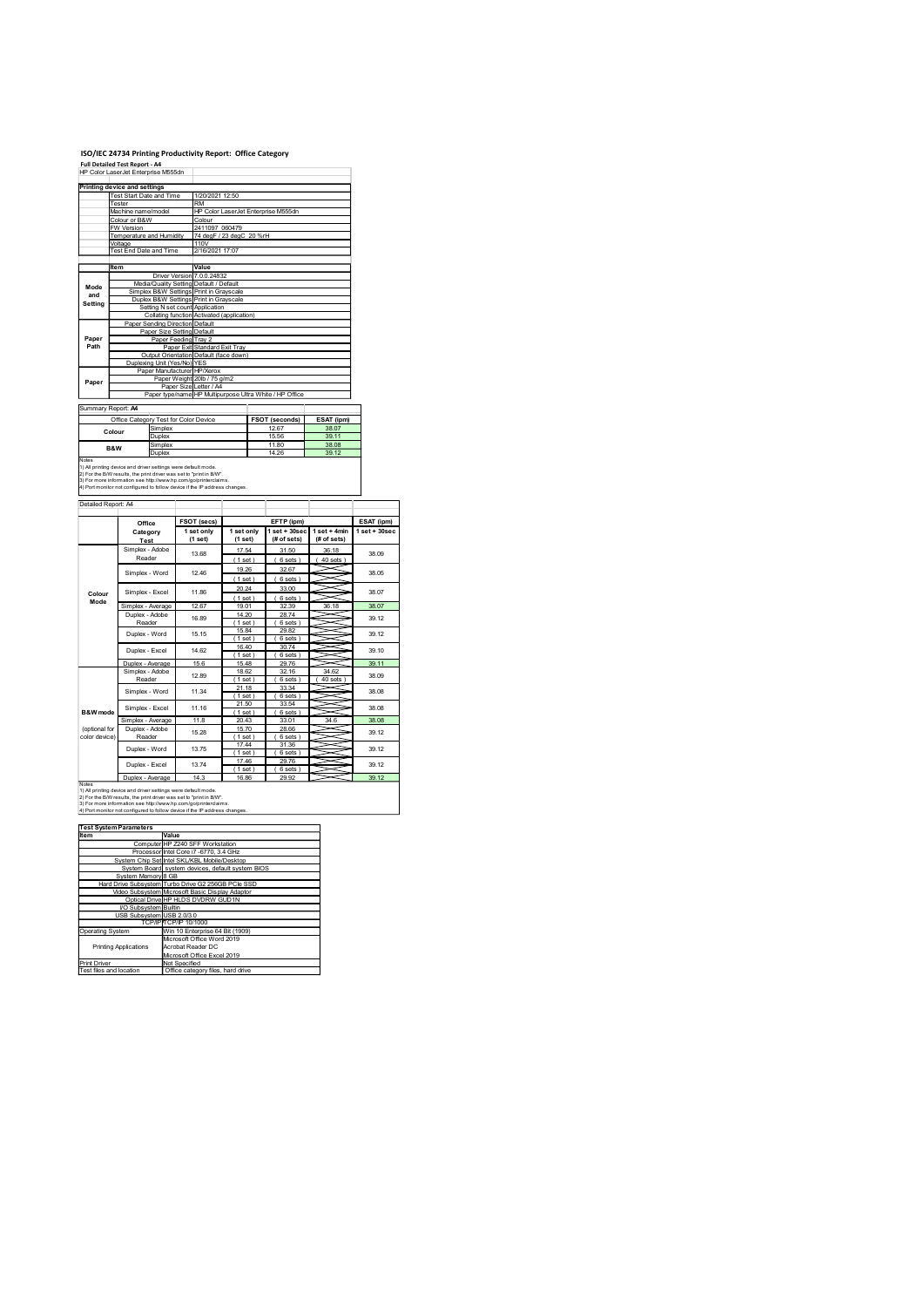## ISO/IEC 24734 Printing Productivity Report: Office Category Feature Performance Full Report - Office Feature Performance Test

|         | ISO/IEC 24734 Printing Productivity Report: Office Category                                              |                                                                 |                    |                |                           |
|---------|----------------------------------------------------------------------------------------------------------|-----------------------------------------------------------------|--------------------|----------------|---------------------------|
|         | Feature Performance Full Report - Office Feature Performance Test<br>HP Color LaserJet Enterprise M555dn |                                                                 |                    |                |                           |
|         | Printing device and settings                                                                             |                                                                 |                    |                |                           |
|         | Test Start Date and Time                                                                                 |                                                                 |                    |                |                           |
|         |                                                                                                          | 1/20/2021 12:50                                                 |                    |                |                           |
|         | Tester<br>Machine name/model                                                                             | RM<br>HP Color LaserJet Enterprise M555dn                       |                    |                |                           |
|         | Colour or B&W                                                                                            | Colour                                                          |                    |                |                           |
|         | FW Version<br>Femperature and Humidity                                                                   | 2411097_060479<br>74 degF / 23 degC 20 %rH                      |                    |                |                           |
|         | Voltage<br>Fest End Date and Time                                                                        | 110V<br>2/16/2021 17:07                                         |                    |                |                           |
|         | Item                                                                                                     | Value                                                           |                    |                |                           |
|         | Driver Version 7.0.0.24832                                                                               |                                                                 |                    |                |                           |
| Mode    | Media/Quality Setting Default / Default<br>Simplex B&W Settings Print in Grayscale                       |                                                                 |                    |                |                           |
| and     | Duplex B&W Settings Print in Grayscale                                                                   |                                                                 |                    |                |                           |
| Setting | Setting N set count Application                                                                          |                                                                 |                    |                |                           |
|         | Paper Sending Direction Default                                                                          | Collating function Activated (application)                      |                    |                |                           |
|         | Paper Size Setting Default                                                                               |                                                                 |                    |                |                           |
| Paper   | Paper Feeding Tray 2                                                                                     |                                                                 |                    |                |                           |
| Path    |                                                                                                          | Paper Exit Standard Exit Tray                                   |                    |                |                           |
|         | Duplexing Unit (Yes/No) YES                                                                              | Output Orientation Default (face down)                          |                    |                |                           |
|         | Paper Manufacturer HP/Xerox                                                                              |                                                                 |                    |                |                           |
| Paper   |                                                                                                          | Paper Weight 20lb / 75 g/m2                                     |                    |                |                           |
|         | Paper Size Letter / A4                                                                                   | Paper type/name HP Multipurpose Ultra White / HP Office         |                    |                |                           |
|         |                                                                                                          | ISO Print Productivity Report: Feature Performance Test Summary |                    |                |                           |
|         |                                                                                                          |                                                                 |                    |                | Feature Performance Ratio |
|         |                                                                                                          | <b>Printing Modes</b>                                           |                    | FSOT (base)    | <b>ESAT (feature)</b>     |
|         |                                                                                                          | (Feature Adobe Reader - Office test file)                       |                    | FSOT (feature) | ESAT (base)               |
|         | A5, Landscape Feed, Simplex, Colour                                                                      |                                                                 | Simplex            | 132%           | 155%                      |
|         | A5, Portrait Feed, Simplex, Colour<br>Legal, Simplex, Colour                                             |                                                                 | Simplex<br>Simplex | 100%           | 52%                       |

| <b>ISO P</b><br><b>Feature Performance</b><br>: Productivitv Report:<br>` Print . | <b>Test Summary</b>              |
|-----------------------------------------------------------------------------------|----------------------------------|
|                                                                                   | <b>Feature Performance Ratio</b> |
| <b>Printing Modes</b>                                                             |                                  |

|         | ISO/IEC 24734 Printing Productivity Report: Office Category                                                                      |                                                         |         |                |                                  |
|---------|----------------------------------------------------------------------------------------------------------------------------------|---------------------------------------------------------|---------|----------------|----------------------------------|
|         | Feature Performance Full Report - Office Feature Performance Test<br>HP Color LaserJet Enterprise M555dn                         |                                                         |         |                |                                  |
|         |                                                                                                                                  |                                                         |         |                |                                  |
|         | <b>Printing device and settings</b>                                                                                              |                                                         |         |                |                                  |
|         | Test Start Date and Time<br>Tester<br><b>RM</b>                                                                                  | 1/20/2021 12:50                                         |         |                |                                  |
|         | Machine name/model                                                                                                               | HP Color LaserJet Enterprise M555dn                     |         |                |                                  |
|         | olour or B&W                                                                                                                     | Colour                                                  |         |                |                                  |
|         | FW Version<br>Temperature and Humidity                                                                                           | 2411097 060479<br>74 degF / 23 degC 20 %rH              |         |                |                                  |
|         | Voltage                                                                                                                          | 110V                                                    |         |                |                                  |
|         | Test End Date and Time                                                                                                           | 2/16/2021 17:07                                         |         |                |                                  |
|         |                                                                                                                                  |                                                         |         |                |                                  |
|         | Item<br>Driver Version 7.0.0.24832                                                                                               | Value                                                   |         |                |                                  |
| Mode    | Media/Quality Setting Default / Default                                                                                          |                                                         |         |                |                                  |
| and     | Simplex B&W Settings Print in Grayscale<br>Duplex B&W Settings Print in Grayscale                                                |                                                         |         |                |                                  |
| Setting | Setting N set count Application                                                                                                  |                                                         |         |                |                                  |
|         | Collating function Activated (application)                                                                                       |                                                         |         |                |                                  |
|         | Paper Sending Direction Default<br>Paper Size Setting Default                                                                    |                                                         |         |                |                                  |
| Paper   | Paper Feeding Tray 2                                                                                                             |                                                         |         |                |                                  |
| Path    |                                                                                                                                  | Paper Exit Standard Exit Tray                           |         |                |                                  |
|         | Output Orientation Default (face down)                                                                                           |                                                         |         |                |                                  |
|         | Duplexing Unit (Yes/No) YES<br>Paper Manufacturer HP/Xerox                                                                       |                                                         |         |                |                                  |
| Paper   | Paper Weight 20lb / 75 g/m2                                                                                                      |                                                         |         |                |                                  |
|         | Paper Size Letter / A4                                                                                                           | Paper type/name HP Multipurpose Ultra White / HP Office |         |                |                                  |
|         |                                                                                                                                  |                                                         |         |                |                                  |
|         |                                                                                                                                  |                                                         |         |                |                                  |
|         | ISO Print Productivity Report: Feature Performance Test Summary                                                                  |                                                         |         |                |                                  |
|         |                                                                                                                                  |                                                         |         |                | <b>Feature Performance Ratio</b> |
|         | <b>Printing Modes</b><br>(Feature Adobe Reader - Office test file)                                                               |                                                         |         | FSOT (base)    | <b>ESAT (feature)</b>            |
|         |                                                                                                                                  |                                                         |         | FSOT (feature) | ESAT (base)                      |
|         | A5, Landscape Feed, Simplex, Colour                                                                                              |                                                         | Simplex | 132%           | 155%                             |
|         | A5, Portrait Feed, Simplex, Colour                                                                                               |                                                         | Simplex | 100%           | 52%                              |
|         | Legal, Simplex, Colour                                                                                                           |                                                         | Simplex |                |                                  |
|         | Legal, Duplex, Colour                                                                                                            |                                                         | Duplex  |                |                                  |
|         | A4, 1200 dpi, Simplex, Colour                                                                                                    |                                                         | Simplex |                |                                  |
|         | Letter, 1200 dpi, Simplex, Colour                                                                                                |                                                         | Simplex |                |                                  |
|         | A4, General Office, Simplex, Colour                                                                                              |                                                         | Simplex |                |                                  |
|         | Letter, General Office, Simplex, Colour                                                                                          |                                                         | Simplex |                |                                  |
|         | A5, Landscape Feed, Simplex, B/W                                                                                                 |                                                         | Simplex | 129%           | 157%                             |
|         | A5, Portrait Feed, Simplex, B/W                                                                                                  |                                                         | Simplex | 98%            | 52%                              |
|         | Legal, Simplex, B/W                                                                                                              |                                                         | Simplex |                |                                  |
|         | Legal, Duplex, B/W                                                                                                               |                                                         | Duplex  |                |                                  |
|         | A4, 1200 dpi, Simplex, B/W                                                                                                       |                                                         | Simplex |                |                                  |
|         | Letter, 1200 dpi, Simplex, B/W                                                                                                   |                                                         | Simplex |                |                                  |
|         | A4, General Office, Simplex, B/W                                                                                                 |                                                         | Simplex |                |                                  |
|         | Letter, General Office, Simplex, B/W                                                                                             |                                                         | Simplex |                |                                  |
| Notes   |                                                                                                                                  |                                                         |         |                |                                  |
|         | 1) All printing device and driver settings were default mode.<br>2) Test conducted with 8-paper Office Feature Performance file. |                                                         |         |                |                                  |
|         | 3) For more information see http://www.hp.com/go/printerclaims.                                                                  |                                                         |         |                |                                  |
|         | 4) Port monitor not configured to follow device if the IP address changes.                                                       |                                                         |         |                |                                  |

| Paper           | Paper Size Setting Default<br>Paper Feeding Tray 2                                                                                                                                                                                                                              |                                                    |                           |                     |                               |                                                                                            |             |                                      |
|-----------------|---------------------------------------------------------------------------------------------------------------------------------------------------------------------------------------------------------------------------------------------------------------------------------|----------------------------------------------------|---------------------------|---------------------|-------------------------------|--------------------------------------------------------------------------------------------|-------------|--------------------------------------|
| Path            |                                                                                                                                                                                                                                                                                 | Paper Exit Standard Exit Tray                      |                           |                     |                               |                                                                                            |             |                                      |
|                 | Output Orientation Default (face down)                                                                                                                                                                                                                                          |                                                    |                           |                     |                               |                                                                                            |             |                                      |
|                 | Duplexing Unit (Yes/No) YES<br>Paper Manufacturer HP/Xerox                                                                                                                                                                                                                      |                                                    |                           |                     |                               |                                                                                            |             |                                      |
| Paper           | Paper Weight 20lb / 75 g/m2                                                                                                                                                                                                                                                     |                                                    |                           |                     |                               |                                                                                            |             |                                      |
|                 | Paper Size Letter / A4<br>Paper type/name HP Multipurpose Ultra White / HP Office                                                                                                                                                                                               |                                                    |                           |                     |                               |                                                                                            |             |                                      |
|                 |                                                                                                                                                                                                                                                                                 |                                                    |                           |                     |                               |                                                                                            |             |                                      |
|                 | ISO Print Productivity Report: Feature Performance Test Summary                                                                                                                                                                                                                 |                                                    |                           |                     |                               | Feature Performance Ratio                                                                  |             |                                      |
|                 | (Feature Adobe Reader - Office test file)                                                                                                                                                                                                                                       | <b>Printing Modes</b>                              |                           |                     | FSOT (base)<br>FSOT (feature) | ESAT (feature)<br>ESAT (base)                                                              |             |                                      |
|                 | A5, Landscape Feed, Simplex, Colour                                                                                                                                                                                                                                             |                                                    |                           | Simplex             | 132%                          | 155%                                                                                       |             |                                      |
|                 | A5, Portrait Feed, Simplex, Colour                                                                                                                                                                                                                                              |                                                    |                           | Simplex             | 100%                          | 52%                                                                                        |             |                                      |
|                 | Legal, Simplex, Colour                                                                                                                                                                                                                                                          |                                                    |                           | Simplex             |                               |                                                                                            |             |                                      |
|                 | Legal, Duplex, Colour                                                                                                                                                                                                                                                           |                                                    |                           | Duplex              |                               |                                                                                            |             |                                      |
|                 | A4, 1200 dpi, Simplex, Colour<br>Letter, 1200 dpi, Simplex, Colour                                                                                                                                                                                                              |                                                    |                           | Simplex             |                               |                                                                                            |             |                                      |
|                 | A4, General Office, Simplex, Colour                                                                                                                                                                                                                                             |                                                    |                           | Simplex<br>Simplex  |                               |                                                                                            |             |                                      |
|                 | Letter, General Office, Simplex, Colour                                                                                                                                                                                                                                         |                                                    |                           | Simplex             |                               |                                                                                            |             |                                      |
|                 | A5, Landscape Feed, Simplex, B/W                                                                                                                                                                                                                                                |                                                    |                           | Simplex             | 129%                          | 157%                                                                                       |             |                                      |
|                 | A5, Portrait Feed, Simplex, B/W                                                                                                                                                                                                                                                 |                                                    |                           | Simplex             | 98%                           | 52%                                                                                        |             |                                      |
|                 | Legal, Simplex, B/W                                                                                                                                                                                                                                                             |                                                    |                           | Simplex             |                               |                                                                                            |             |                                      |
|                 | Legal, Duplex, B/W                                                                                                                                                                                                                                                              |                                                    |                           | Duplex              |                               |                                                                                            |             |                                      |
|                 | A4, 1200 dpi, Simplex, B/W                                                                                                                                                                                                                                                      |                                                    |                           | Simplex             |                               |                                                                                            |             |                                      |
|                 | Letter, 1200 dpi, Simplex, B/W                                                                                                                                                                                                                                                  |                                                    |                           | Simplex             |                               |                                                                                            |             |                                      |
|                 | A4, General Office, Simplex, B/W                                                                                                                                                                                                                                                |                                                    |                           | Simplex             |                               |                                                                                            |             |                                      |
|                 | Letter, General Office, Simplex, B/W                                                                                                                                                                                                                                            |                                                    |                           | Simplex             |                               |                                                                                            |             |                                      |
| lotes           |                                                                                                                                                                                                                                                                                 |                                                    |                           |                     |                               |                                                                                            |             |                                      |
|                 | 1) All printing device and driver settings were default mode.<br>2) Test conducted with 8-paper Office Feature Performance file.<br>3) For more information see http://www.hp.com/go/printerclaims<br>) Port monitor not configured to follow device if the IP address changes. |                                                    |                           |                     |                               |                                                                                            |             |                                      |
|                 |                                                                                                                                                                                                                                                                                 |                                                    |                           |                     |                               | Feature Performance Full Report - Feature Printing Mode: 'Office' Feature Performance Test |             |                                      |
|                 | <b>Printing Modes</b>                                                                                                                                                                                                                                                           |                                                    | <b>Base Printing Mode</b> |                     |                               | <b>Feature Performance</b>                                                                 |             |                                      |
|                 | Feature Adobe Reader - Office                                                                                                                                                                                                                                                   |                                                    |                           |                     |                               | $1$ set + 30 sec                                                                           | FSOT (base) |                                      |
|                 | test file (8-page)                                                                                                                                                                                                                                                              |                                                    | <b>FSOT</b><br>Base       | <b>ESAT</b><br>Base | 1 set<br>FSOT (secs)          | ESAT (ipm)                                                                                 | <b>FSOT</b> | <b>ESAT (feature)</b><br>ESAT (base) |
|                 |                                                                                                                                                                                                                                                                                 |                                                    |                           |                     |                               |                                                                                            | (feature)   |                                      |
|                 | A5, Landscape Feed, Simplex, Colour<br>A5, Portrait Feed, Simplex, Colour                                                                                                                                                                                                       |                                                    | 20.59                     | 38.07               | 15.61                         | 59.3                                                                                       | 132%        | 155%                                 |
|                 |                                                                                                                                                                                                                                                                                 |                                                    | 20.59                     | 38.07               | 20.73                         | 19.8                                                                                       | 100%        | 52%                                  |
|                 |                                                                                                                                                                                                                                                                                 |                                                    |                           |                     |                               |                                                                                            |             |                                      |
|                 | Legal, Simplex, Colour                                                                                                                                                                                                                                                          |                                                    |                           |                     |                               |                                                                                            |             |                                      |
|                 | Legal, Duplex, Colour                                                                                                                                                                                                                                                           |                                                    |                           |                     |                               |                                                                                            |             |                                      |
|                 | A4, 1200 dpi, Simplex, Colour                                                                                                                                                                                                                                                   |                                                    | 20.59                     | 38.07               |                               |                                                                                            |             |                                      |
|                 | Letter, 1200 dpi, Simplex, Colour                                                                                                                                                                                                                                               |                                                    |                           |                     |                               |                                                                                            |             |                                      |
|                 | A4, General Office, Simplex, Colour                                                                                                                                                                                                                                             |                                                    | 20.59                     | 38.07               |                               |                                                                                            |             |                                      |
|                 | Letter, General Office, Simplex, Colour                                                                                                                                                                                                                                         |                                                    |                           |                     |                               |                                                                                            |             |                                      |
|                 | A5, Landscape Feed, Simplex, B/W                                                                                                                                                                                                                                                |                                                    | 19.21                     | 38.07               | 14.93                         | 59.8                                                                                       | 129%        | 157%                                 |
|                 | A5, Portrait Feed, Simplex, B/W                                                                                                                                                                                                                                                 |                                                    | 19.21                     | 38.07               | 19.78                         | 19.8                                                                                       | 98%         | 52%                                  |
|                 | Legal, Simplex, B/W                                                                                                                                                                                                                                                             |                                                    |                           |                     |                               |                                                                                            |             |                                      |
|                 | Legal, Duplex, B/W                                                                                                                                                                                                                                                              |                                                    |                           |                     |                               |                                                                                            |             |                                      |
|                 | A4, 1200 dpi, Simplex, B/W                                                                                                                                                                                                                                                      |                                                    | 19.21                     | 38.07               |                               |                                                                                            |             |                                      |
|                 | Letter, 1200 dpi, Simplex, B/W                                                                                                                                                                                                                                                  |                                                    |                           |                     |                               |                                                                                            |             |                                      |
|                 | A4, General Office, Simplex, B/W                                                                                                                                                                                                                                                |                                                    | 19.21                     | 38.07               |                               |                                                                                            |             |                                      |
|                 | Letter, General Office, Simplex, B/W                                                                                                                                                                                                                                            |                                                    |                           |                     |                               |                                                                                            |             |                                      |
|                 |                                                                                                                                                                                                                                                                                 |                                                    |                           |                     |                               |                                                                                            |             |                                      |
|                 | 1) All printing device and driver settings were default mode.<br>2) Test conducted with 8-paper Office Feature Performance file                                                                                                                                                 |                                                    |                           |                     |                               |                                                                                            |             |                                      |
| lotes           | -)<br>3) For more information see http://www.hp.com/go/printerclaims.<br>4) Port monitor not configured to follow device if the IP address changes.                                                                                                                             |                                                    |                           |                     |                               |                                                                                            |             |                                      |
|                 |                                                                                                                                                                                                                                                                                 |                                                    |                           |                     |                               |                                                                                            |             |                                      |
|                 | <b>Test System Parameters</b>                                                                                                                                                                                                                                                   |                                                    |                           |                     |                               |                                                                                            |             |                                      |
|                 | Item                                                                                                                                                                                                                                                                            | Value                                              |                           |                     |                               |                                                                                            |             |                                      |
|                 |                                                                                                                                                                                                                                                                                 | Computer HP Z240 SFF Workstation                   |                           |                     |                               |                                                                                            |             |                                      |
|                 | System Chip Set Intel SKL/KBL Mobile/Desktop                                                                                                                                                                                                                                    | Processor Intel Core i7 -6770, 3.4 GHz             |                           |                     |                               |                                                                                            |             |                                      |
|                 | System Board system devices, default system BIOS                                                                                                                                                                                                                                |                                                    |                           |                     |                               |                                                                                            |             |                                      |
| Test<br>System  | System Memory 8 GB                                                                                                                                                                                                                                                              |                                                    |                           |                     |                               |                                                                                            |             |                                      |
|                 | Hard Drive Subsystem Turbo Drive G2 256GB PCle SSD<br>Video Subsystem Microsoft Basic Display Adaptor                                                                                                                                                                           |                                                    |                           |                     |                               |                                                                                            |             |                                      |
|                 |                                                                                                                                                                                                                                                                                 | Optical Drive HP HLDS DVDRW GUD1N                  |                           |                     |                               |                                                                                            |             |                                      |
|                 | VO Subsystem Builtin<br>USB Subsystem USB 2.0/3.0                                                                                                                                                                                                                               |                                                    |                           |                     |                               |                                                                                            |             |                                      |
| $\overline{10}$ |                                                                                                                                                                                                                                                                                 | TCP/IP TCP/IP 10/1000                              |                           |                     |                               |                                                                                            |             |                                      |
|                 | Operating System                                                                                                                                                                                                                                                                | Win 10 Enterprise 64 Bit (1909)                    |                           |                     |                               |                                                                                            |             |                                      |
|                 | <b>Printing Applications</b>                                                                                                                                                                                                                                                    | Microsoft Office Word 2019<br>Acrobat Reader DC    |                           |                     |                               |                                                                                            |             |                                      |
|                 |                                                                                                                                                                                                                                                                                 | Microsoft Office Excel 2019                        |                           |                     |                               |                                                                                            |             |                                      |
|                 | Print Driver<br>Test files and location                                                                                                                                                                                                                                         | Not Specified<br>Office category files, hard drive |                           |                     |                               |                                                                                            |             |                                      |
|                 |                                                                                                                                                                                                                                                                                 |                                                    |                           |                     |                               |                                                                                            |             |                                      |
|                 |                                                                                                                                                                                                                                                                                 |                                                    |                           |                     |                               |                                                                                            |             |                                      |
|                 |                                                                                                                                                                                                                                                                                 |                                                    |                           |                     |                               |                                                                                            |             |                                      |
|                 |                                                                                                                                                                                                                                                                                 |                                                    |                           |                     |                               |                                                                                            |             |                                      |
|                 |                                                                                                                                                                                                                                                                                 |                                                    |                           |                     |                               |                                                                                            |             |                                      |
| Software        |                                                                                                                                                                                                                                                                                 |                                                    |                           |                     |                               |                                                                                            |             |                                      |
|                 |                                                                                                                                                                                                                                                                                 |                                                    |                           |                     |                               |                                                                                            |             |                                      |
|                 |                                                                                                                                                                                                                                                                                 |                                                    |                           |                     |                               |                                                                                            |             |                                      |

|            | <b>Test System Parameters</b> |                                                    |
|------------|-------------------------------|----------------------------------------------------|
|            | Item                          | Value                                              |
|            |                               | Computer HP Z240 SFF Workstation                   |
|            |                               | Processor Intel Core i7 -6770, 3.4 GHz             |
|            |                               | System Chip Set Intel SKL/KBL Mobile/Desktop       |
|            |                               | System Board system devices, default system BIOS   |
| Test       | System Memory 8 GB            |                                                    |
| System     |                               | Hard Drive Subsystem Turbo Drive G2 256GB PCIe SSD |
|            |                               | Video Subsystem Microsoft Basic Display Adaptor    |
|            |                               | Optical Drive HP HLDS DVDRW GUD1N                  |
|            | <b>VO Subsystem</b> Builtin   |                                                    |
|            | USB Subsystem USB 2.0/3.0     |                                                    |
| <b>I/O</b> |                               | TCP/IPITCP/IP 10/1000                              |
|            | Operating System              | Win 10 Enterprise 64 Bit (1909)                    |
|            |                               | Microsoft Office Word 2019                         |
| Software   | <b>Printing Applications</b>  | Acrobat Reader DC                                  |
|            |                               | Microsoft Office Excel 2019                        |
|            | <b>Print Driver</b>           | Not Specified                                      |
|            | Test files and location       | Office category files, hard drive                  |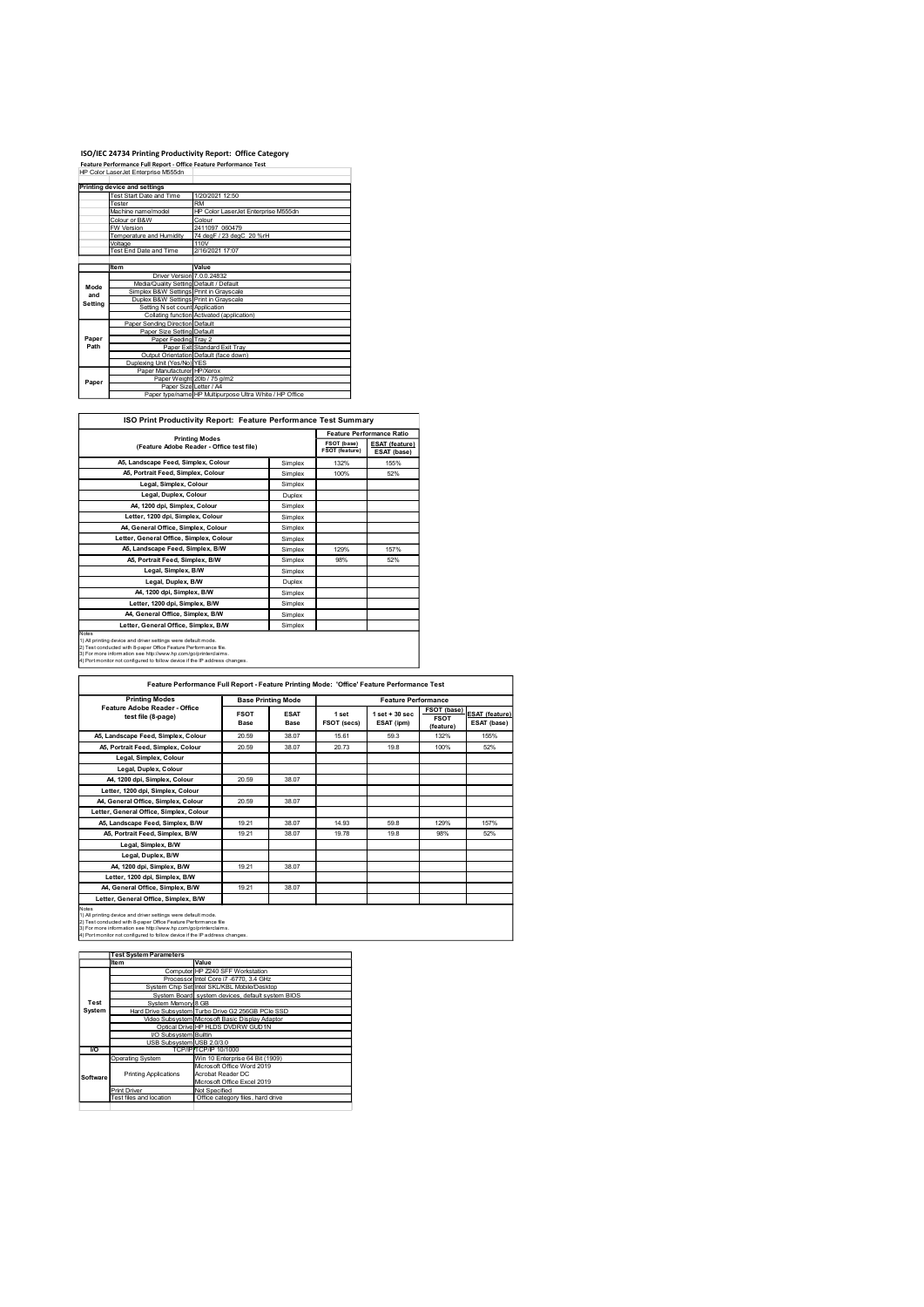## ISO/IEC 17629 First Print Out Time Report: Office Category

|                        |                                                                                  | ISO/IEC 17629 First Print Out Time Report: Office Category |
|------------------------|----------------------------------------------------------------------------------|------------------------------------------------------------|
|                        | <b>Full Detailed Test Report - LETTER</b><br>HP Color LaserJet Enterprise M555dn |                                                            |
|                        |                                                                                  |                                                            |
|                        | <b>Printing device and settings</b>                                              |                                                            |
|                        |                                                                                  |                                                            |
|                        | Test Start Date and Time<br>Tester                                               | 1/20/2021 11:01<br>RM                                      |
|                        | Machine name/model                                                               | HP Color LaserJet Enterprise M555dn                        |
|                        | Colour or B&W<br>W Version                                                       | Colour<br>2411097_060479                                   |
|                        | Configuration (options)                                                          | Default                                                    |
|                        | Controller<br>Printing device page count                                         | 7.102<br>Not Specified                                     |
|                        | Printing supplies page count                                                     | Not Specified                                              |
|                        | Temperature and Humidity                                                         | 74 degF / 23 degC 20 %rH<br>110V                           |
|                        | Voltage<br>Test End Date and Time                                                | 2/11/2021 14:35                                            |
|                        |                                                                                  |                                                            |
|                        | Item<br>PDL and driver version                                                   | Value<br>7.0.0.24832                                       |
| Mode<br>and            | Print Quality mode                                                               | default                                                    |
| Setting                | <b>B&amp;W</b> settings<br>Paper feed orientation                                | default<br>Short Edge                                      |
| Paper                  | Paper type setting                                                               | default                                                    |
|                        | Paper feeding<br>Paper exit                                                      | Standard cassette<br>Standard exit tray                    |
|                        | Paper Path Output orientation                                                    | default (face up or face down)                             |
|                        |                                                                                  |                                                            |
|                        |                                                                                  | ISO First Page Out Time Summary Report: Office Category    |
| Summary Report: Letter |                                                                                  |                                                            |
|                        |                                                                                  | FPOT from Ready (seconds)                                  |
| Color                  | Simplex                                                                          | 7.31                                                       |
|                        | Duplex                                                                           | 6.27                                                       |
| B&W                    | Simplex<br>Duplex                                                                |                                                            |

| Summary Report: Letter                                                     |                                                                 |                           |  |  |  |
|----------------------------------------------------------------------------|-----------------------------------------------------------------|---------------------------|--|--|--|
|                                                                            |                                                                 | FPOT from Ready (seconds) |  |  |  |
| Color                                                                      | Simplex                                                         | 7.31                      |  |  |  |
|                                                                            | Duplex                                                          |                           |  |  |  |
| B&W                                                                        | Simplex                                                         | 6.27                      |  |  |  |
|                                                                            | <b>Duplex</b>                                                   |                           |  |  |  |
| Notes                                                                      |                                                                 |                           |  |  |  |
| 1) All printing device and driver settings were default mode.              |                                                                 |                           |  |  |  |
| 2) For the B/W results, the print driver was set to "print in B/W".        |                                                                 |                           |  |  |  |
|                                                                            | 3) For more information see http://www.hp.com/go/printerclaims. |                           |  |  |  |
| 4) Port monitor not configured to follow device if the IP address changes. |                                                                 |                           |  |  |  |
|                                                                            | 5) Page counts were collected after completion of the tests.    |                           |  |  |  |

|                                | HP Color LaserJet Enterprise Mbbban                                                                                                           |                                               |                                                                     |             |                     |             |                   |             |
|--------------------------------|-----------------------------------------------------------------------------------------------------------------------------------------------|-----------------------------------------------|---------------------------------------------------------------------|-------------|---------------------|-------------|-------------------|-------------|
|                                | <b>Printing device and settings</b>                                                                                                           |                                               |                                                                     |             |                     |             |                   |             |
|                                | Test Start Date and Time<br>Tester                                                                                                            | RM                                            | 1/20/2021 11:01                                                     |             |                     |             |                   |             |
|                                | Machine name/model<br>Colour or B&W                                                                                                           | HP Color LaserJet Enterprise M555dn<br>Colour |                                                                     |             |                     |             |                   |             |
|                                | FW Version<br>Configuration (options)                                                                                                         | 2411097_060479<br>Default                     |                                                                     |             |                     |             |                   |             |
|                                | Controller<br>Printing device page count                                                                                                      | 7.102<br>Not Specified                        |                                                                     |             |                     |             |                   |             |
|                                | Printing supplies page count Not Specified<br>Temperature and Humidity                                                                        |                                               | 74 degF / 23 degC 20 %rH                                            |             |                     |             |                   |             |
|                                | Voltage<br>Test End Date and Time                                                                                                             | 110V<br>2/11/2021 14:35                       |                                                                     |             |                     |             |                   |             |
|                                |                                                                                                                                               |                                               |                                                                     |             |                     |             |                   |             |
| Mode                           | Item<br>PDL and driver version                                                                                                                | Value<br>7.0.0.24832                          |                                                                     |             |                     |             |                   |             |
| and                            | Print Quality mode<br><b>B&amp;W</b> settings                                                                                                 | default<br>default                            |                                                                     |             |                     |             |                   |             |
| Setting                        | aper feed orientation                                                                                                                         | Short Edge<br>default                         |                                                                     |             |                     |             |                   |             |
| Paper                          | Paper type setting<br>Paper feeding                                                                                                           |                                               | Standard cassette                                                   |             |                     |             |                   |             |
|                                | Paper exit<br>Paper Path Output orientation                                                                                                   |                                               | Standard exit tray<br>default (face up or face down)                |             |                     |             |                   |             |
|                                |                                                                                                                                               |                                               |                                                                     |             |                     |             |                   |             |
| Summary Report: Letter         | ISO First Page Out Time Summary Report: Office Category                                                                                       |                                               |                                                                     |             |                     |             |                   |             |
|                                |                                                                                                                                               |                                               | FPOT from Ready (seconds)                                           |             |                     |             |                   |             |
| Color                          | Simplex<br>Duplex                                                                                                                             |                                               | 7.31                                                                |             |                     |             |                   |             |
| B&W                            | Simplex                                                                                                                                       |                                               | 6.27                                                                |             |                     |             |                   |             |
| Notes                          | Duplex                                                                                                                                        |                                               |                                                                     |             |                     |             |                   |             |
|                                | 1) All printing device and driver settings were default mode.<br>2) For the B/W results, the print driver was set to "print in B/W".          |                                               |                                                                     |             |                     |             |                   |             |
|                                | 3) For more information see http://www.hp.com/go/printerclaims.<br>4) Port monitor not configured to follow device if the IP address changes. |                                               |                                                                     |             |                     |             |                   |             |
|                                | 5) Page counts were collected after completion of the tests.                                                                                  |                                               |                                                                     |             |                     |             |                   |             |
| <b>Detailed Report: LETTER</b> |                                                                                                                                               |                                               | ISO First Page Out Time Report: Office Category                     |             |                     |             |                   |             |
|                                |                                                                                                                                               |                                               | Word                                                                | Excel       | Adobe               | Average     | <b>Delay Time</b> |             |
|                                |                                                                                                                                               |                                               | (seconds)                                                           | (seconds)   | Reader<br>(seconds) | (seconds)   |                   |             |
|                                | FPOT from Ready - Simplex                                                                                                                     |                                               | 7.15                                                                | 7.17        | 7.59                | 7.31        | 20 Seconds        |             |
|                                | FPOT from Ready - Duplex                                                                                                                      |                                               |                                                                     |             |                     |             |                   |             |
| <b>Color Mode</b>              | FPOT from Sleep - Simplex                                                                                                                     |                                               |                                                                     |             | 11.58               |             | 104 Minutes       |             |
|                                | Recovery Time                                                                                                                                 |                                               |                                                                     |             | 4.0                 |             |                   |             |
|                                | FPOT from Off - Simplex                                                                                                                       |                                               |                                                                     |             | 153.10              |             |                   |             |
|                                | Warm-up Time                                                                                                                                  |                                               |                                                                     |             | 145.51              |             |                   |             |
|                                | FPOT from Ready - Simplex                                                                                                                     |                                               | 6.03                                                                | 6.12        | 6.63                | 6.27        | 20 Seconds        |             |
|                                | FPOT from Ready - Duplex                                                                                                                      |                                               |                                                                     |             |                     |             |                   |             |
|                                | FPOT from Sleep - Simplex                                                                                                                     |                                               |                                                                     |             | 11.50               |             | 104 Minutes       |             |
| <b>B&amp;W Mode</b>            | Recovery Time                                                                                                                                 |                                               |                                                                     |             | $4.9\,$             |             |                   |             |
|                                | FPOT from Off - Simplex                                                                                                                       |                                               |                                                                     |             | 159.39              |             |                   |             |
|                                | Warm-up Time                                                                                                                                  |                                               |                                                                     |             | 152.76              |             |                   |             |
| Notes                          | 1) All printing device and driver settings were default mode.                                                                                 |                                               |                                                                     |             |                     |             |                   |             |
|                                | 2) For the B/W results, the print driver was set to "print in B/W".<br>3) For more information see http://www.hp.com/go/printerclaims.        |                                               |                                                                     |             |                     |             |                   |             |
|                                | 4) Port monitor not configured to follow device if the IP address changes.<br>5) Page counts were collected after completion of the tests.    |                                               |                                                                     |             |                     |             |                   |             |
|                                | 6) Details for FPOT from Sleep are shown below.                                                                                               |                                               |                                                                     |             |                     |             |                   |             |
| <b>HP Data Table</b>           |                                                                                                                                               |                                               |                                                                     |             |                     |             |                   |             |
| <b>Detailed Report: LETTER</b> |                                                                                                                                               |                                               | FPOT Avg                                                            | FPOT (secs) | FPOT (secs)         | FPOT (secs) |                   |             |
|                                |                                                                                                                                               |                                               | (secs)                                                              | Iteration 1 | Iteration 2         | Iteration 3 | Application       | Delay Time  |
|                                | FPOT from Sleep                                                                                                                               |                                               | 11.58                                                               | 11.53       | 11.03               | <b>N/A</b>  | Adobe Reader      | 104 Minutes |
| <b>Color Mode</b>              | FPOT from Sleep (15 minutes)<br>HP/Non ISO Test                                                                                               |                                               | 8.60                                                                | 8.51        | 8.69                | <b>N/A</b>  | Adobe Reader      | 15 Minutes  |
|                                | FPOT from Ready, HP High Speed<br>HP/Non ISO Test                                                                                             |                                               | N/A                                                                 | N/A         | <b>N/A</b>          | <b>N/A</b>  | Adobe Reader      | <b>N/A</b>  |
|                                | FPOT from Sleep                                                                                                                               |                                               | 11.50                                                               | 11.53       | 11.47               | <b>N/A</b>  | Adobe Reader      | 104 Minutes |
| <b>B&amp;W Mode</b>            | FPOT from Sleep (15 minutes)<br><b>HP/Non ISO Test</b>                                                                                        |                                               | 7.66                                                                | 7.54        | 7.77                | <b>N/A</b>  | Adobe Reader      | 15 Minutes  |
|                                | <b>Test System Parameters</b>                                                                                                                 |                                               |                                                                     |             |                     |             |                   |             |
|                                | ltem<br>Computer                                                                                                                              | Value                                         | HP Z240 SFF Workstation                                             |             |                     |             |                   |             |
|                                | Processor                                                                                                                                     |                                               | Intel Core i7 -6770, 3.4 GHz                                        |             |                     |             |                   |             |
|                                | System Chip Set<br>System Board                                                                                                               |                                               | Intel SKL/KBL Mobile/Desktop<br>system devices, default system BIOS |             |                     |             |                   |             |
| Test<br>System                 | System Memory<br>8 GB<br>Hard Drive Subsystem                                                                                                 |                                               | Turbo Drive G2 256GB PCle SSD                                       |             |                     |             |                   |             |
|                                | Video Subsystem<br>Optical Drive                                                                                                              | Microsoft Basic Display Adaptor               |                                                                     |             |                     |             |                   |             |
|                                | HP HLDS DVDRW GUD1N<br>I/O Subsystem<br><b>Builtin</b><br>USB Subsystem<br>USB 2.0/3.0                                                        |                                               |                                                                     |             |                     |             |                   |             |
| Printing                       |                                                                                                                                               |                                               |                                                                     |             |                     |             |                   |             |
| Device<br>Connection           | TCP/IP                                                                                                                                        | 10/1000                                       |                                                                     |             |                     |             |                   |             |
|                                | Operating System                                                                                                                              | Win 10 Enterprise 64 Bit (1909)               |                                                                     |             |                     |             |                   |             |
| Software                       | Microsoft Office 2019<br><b>Printing Applications</b><br>Adobe Reader DC                                                                      |                                               |                                                                     |             |                     |             |                   |             |
|                                | <b>Print Driver</b><br>7.0.0.24832                                                                                                            |                                               |                                                                     |             |                     |             |                   |             |
|                                |                                                                                                                                               |                                               |                                                                     |             |                     |             |                   |             |
|                                |                                                                                                                                               |                                               |                                                                     |             |                     |             |                   |             |
|                                |                                                                                                                                               |                                               |                                                                     |             |                     |             |                   |             |
|                                |                                                                                                                                               |                                               |                                                                     |             |                     |             |                   |             |
|                                |                                                                                                                                               |                                               |                                                                     |             |                     |             |                   |             |
|                                |                                                                                                                                               |                                               |                                                                     |             |                     |             |                   |             |